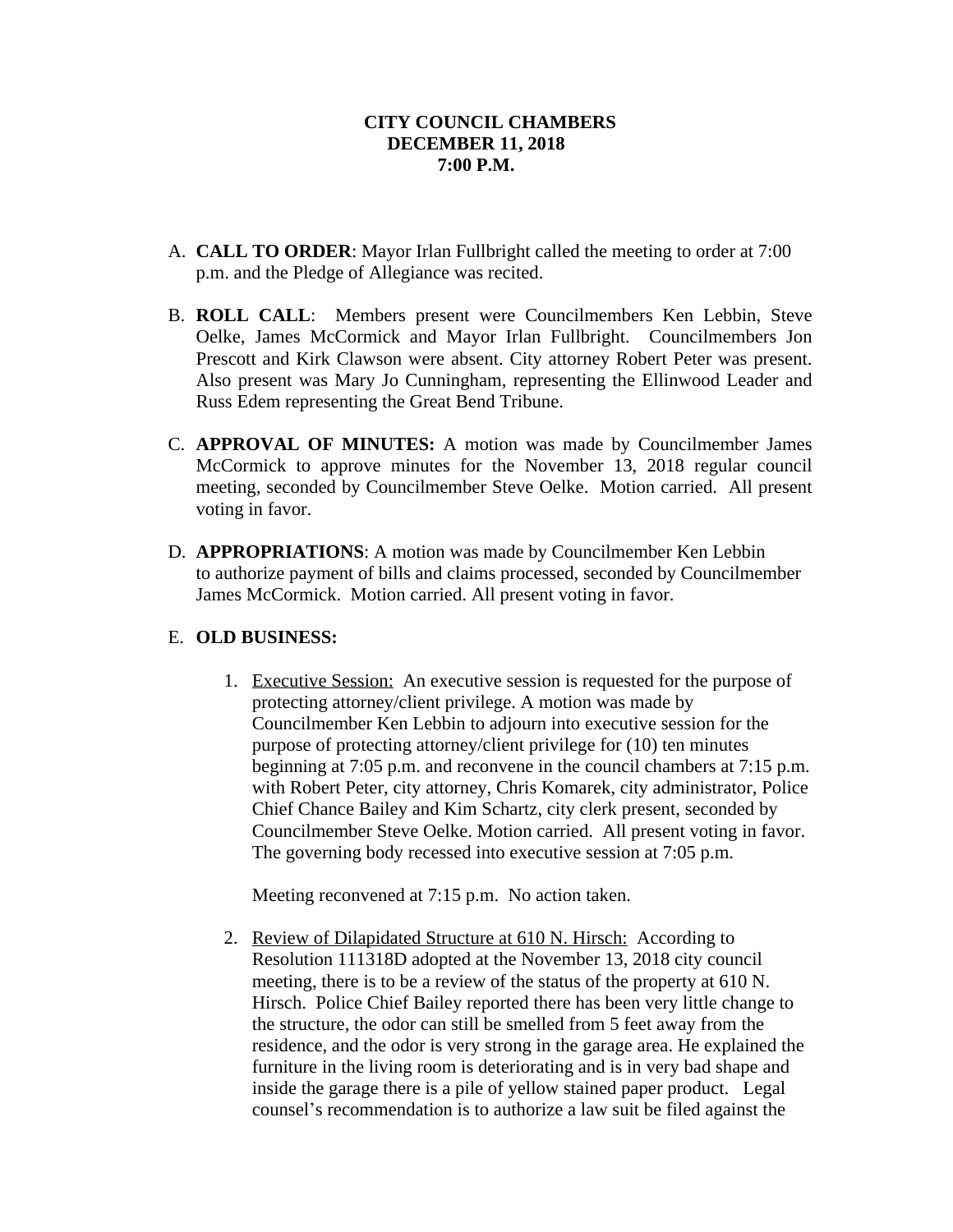owner of the property to ask District Court to review and ratify the actions taken by the City and authorize the enforcement of the sanctions that have been imposed by both municipal court and the dilapidated nuisance public hearings. The action will further request authority to obtain access into the property. Councilmember Ken Lebbin noted the party was ordered by municipal court to pursue contact with a professional restoration/cleaning company by November 25, 2018, which was not pursued. Legal counsel also advised council this has been ongoing for months and the owner has chosen not to attend hearings that he was given notice of. A motion was made by Councilmember Ken Lebbin to file a lawsuit against the owner of the property to enforce the orders that were previously ordered by municipal court and the findings and orders made by the Governing Body to include a request for an order allowing access into the property, seconded by Councilmember James McCormick. Motion carried. All present voting in favor.

- 3. Update of Progress on Structure at  $518$  E.  $4<sup>th</sup>$ . This property was set for review at the January 8, 2019 meeting, according to Resolution 111318B. However, staff wanted to give council an update at this time. Mr. McCord has requested additional time to complete the requested repairs. Staff would request council to consider granting Mr. McCord an additional 60 days from the signed date of the contract between the heirs of the current property owner and Mr. McCord. His concern is expending time and money before he has title to the property. A contract has been sent to Mr. McCord, along with the probate documents. Mr. McCord does have a roofer hired and staff reported the porch has been cleaned and the doors have been secured. A motion was made by Councilmember Ken Lebbin to extend the completion date for the cleaning and the repairs to the property at  $518$  E.  $4<sup>th</sup>$  as previously documented to 60 days from the date the contract is signed by all parties, with the contract to be signed by all parties within 10 days or the contract is null and void and the city will proceed with condemnation proceedings, seconded by Councilmember Steve Oelke. Motion carried. All present voting in favor.
- F. **VISITORS:** Judy Hayes, Jon Perron, Chance Bailey, Brittney Glenn, Jim McMullen, Spencer Proffitt, Jacque Isern, Joe Schulte, John Sturn

Joe Schulte thanked the City crews for the lights on the water tower.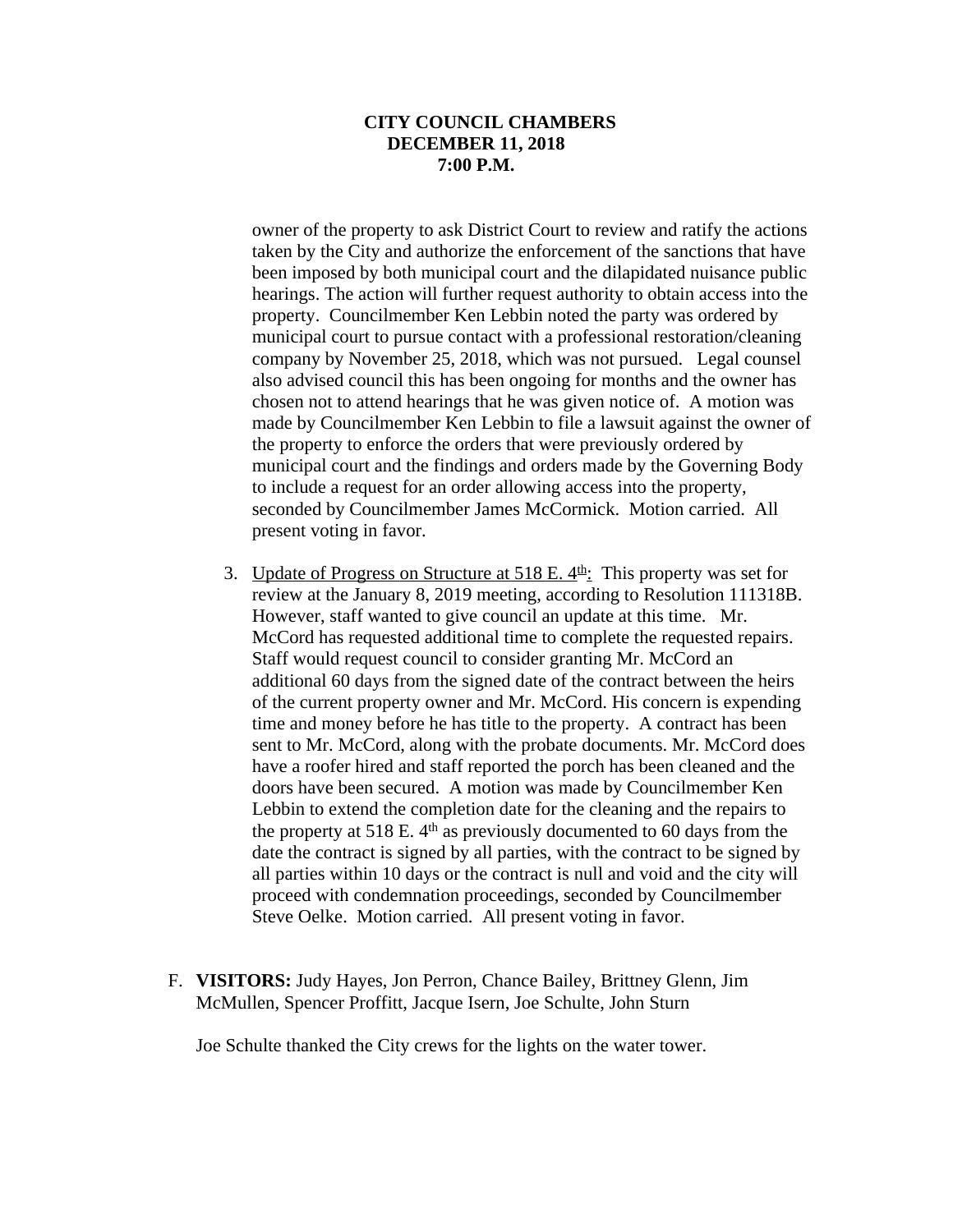#### G. **NEW BUSINESS:**

1. Service Awards: Service awards were presented to the following city employees for their years of service to the City of Ellinwood. The awards were presented to:

> Bob Baker – 10 years – Fire Department Andy Kirkpatrick – 5 years – Fire Department Matt Petersen – 5 years – Ambulance Department

- 2. ACEC Award for KDOT Project: Wayne Scritchfield with Kirkham Michael and Associates was unable to attend the meeting therefore the agenda item was tabled.
- 3. Cereal Malt Beverage Applications: All cereal malt beverage licenses are due for renewal at the December meeting. The City has received the following applications for license issuance:

**General Retailer Container Retailer**

Kansas Sidewinders MC Ellinwood Family Foods Pop N Shop Zip Stop, Inc. Casey's General Store

A motion was made by Councilmember James McCormick to approve the cereal malt beverage applications and issue licenses for the applicants presented above for 2019, seconded by Councilmember Ken Lebbin. Motion carried. All present voting in favor.

4. Review Updated Survey of City Property at 507 E. 2<sup>nd</sup>: The vacant lot at 507 E. 2nd , which is owned by the city, has very little value due to a storm sewer running diagonal across the lot. There is also a need to clear up some other property lines in that block. At the June 2018 council meeting, the council consensus was to re-survey the easement that runs through the property. Staff reported the easement proposal has been completed. Staff explained the original metes and bound description under which all of these lots in Block 49 were deeded were off anywhere from ten to fourteen feet. Staff's recommendation since the City owns parcel two would be to deed a portion to the owner of parcel three to get him the frontage he thought he had and then the owner of parcel four, who also owns parcel 3 to execute a deed, deeding 13 feet to the owners of parcel 5. This would give all property owners the frontage they are supposed to have.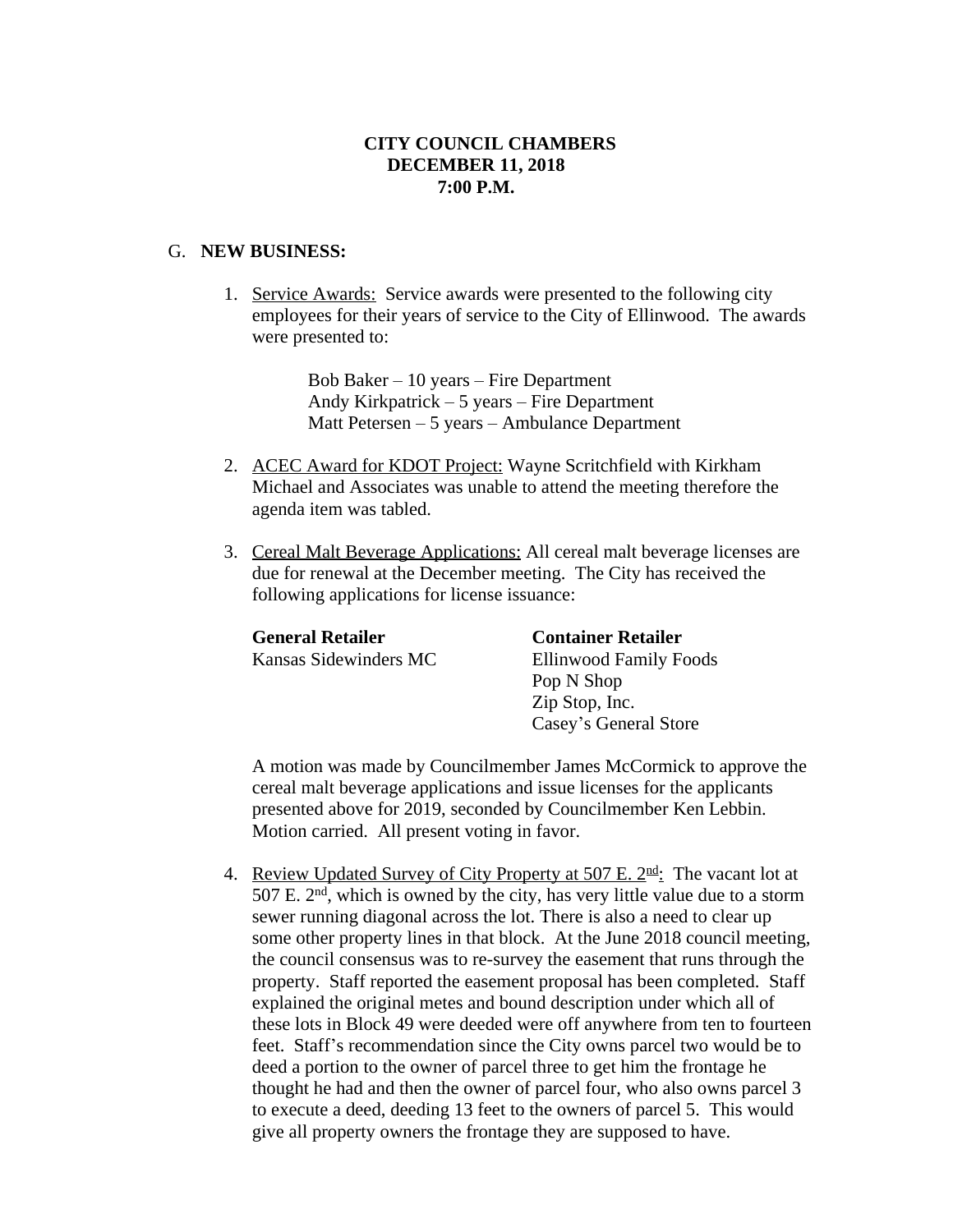A motion was made by Councilmember James McCormick to authorize Mayor Irlan Fullbright to execute a deed, deeding 19.36 feet from the east side of parcel 2 to Clarence and Carol Lenhart, subject to confirmation from the title company, seconded by Councilmember Ken Lebbin. Motion carried. All present voting in favor.

A motion was made by Councilmember Steve Oelke to split the remaining 58.54 feet in parcel 2 equally between the owners of parcel one and parcel 3 and authorize Mayor Irlan Fullbright to execute the deeds, seconded by Councilmember Ken Lebbin. Motion carried. All present voting in favor.

5. Street Department Truck Purchase: Staff explained the 1997 model pickup used in the street department needs to be replaced. The pickup is used primarily for mowing and has a dump bed. City staff would like to purchase a good used pick-up and place a flatbed with a lift on it. The truck was included in the 2019 budget for replacement, but staff feels there is adequate funding available in the 2018 budget. Presented to council were the following quotes from Foust Fleet Sales in Topeka:

| 2011 Ford F-250 Super Duty Pick-up (28,940 miles) | \$19,900 |
|---------------------------------------------------|----------|
| 2011 Ford F-250 Super Duty Pick-up (12,937 miles) | \$23,500 |
| 2008 Ford F-350 Super Duty Pick-up (38,165 miles) | \$18,500 |
| 2003 Ford F-350 Super Duty Pick-up (21,837 miles) | \$15,900 |

Also presented to council was a quote from Sunflower Trailer Sales for a 210 series South Fork dumping bed in the amount of \$4,950

A motion was made by Councilmember James McCormick to approve the purchase of the 2011 F-250 Super Duty pick-up from Foust Fleet Sales in the amount of \$19,900 and the 210 series South Fork dumping bed from Sunflower Trailer Sales in the amount of \$4950, seconded by Councilmember Steve Oelke. Motion carried. All present voting in favor.

6. Discussion of Small Cell Tower Facilities: Staff explained that because of technology upgrades with G4 and G5 broadband there is a need for more infrastructure improvements from wireless companies. One improvement becoming popular is the installation of Small Wireless Facilities, also known as Small Cell Towers. The purpose of a small cell wireless facility is to provide coverage in areas where there are no broadband-level services. The FCC has handed down some new rules and regulations that address the small cell use of city right of ways and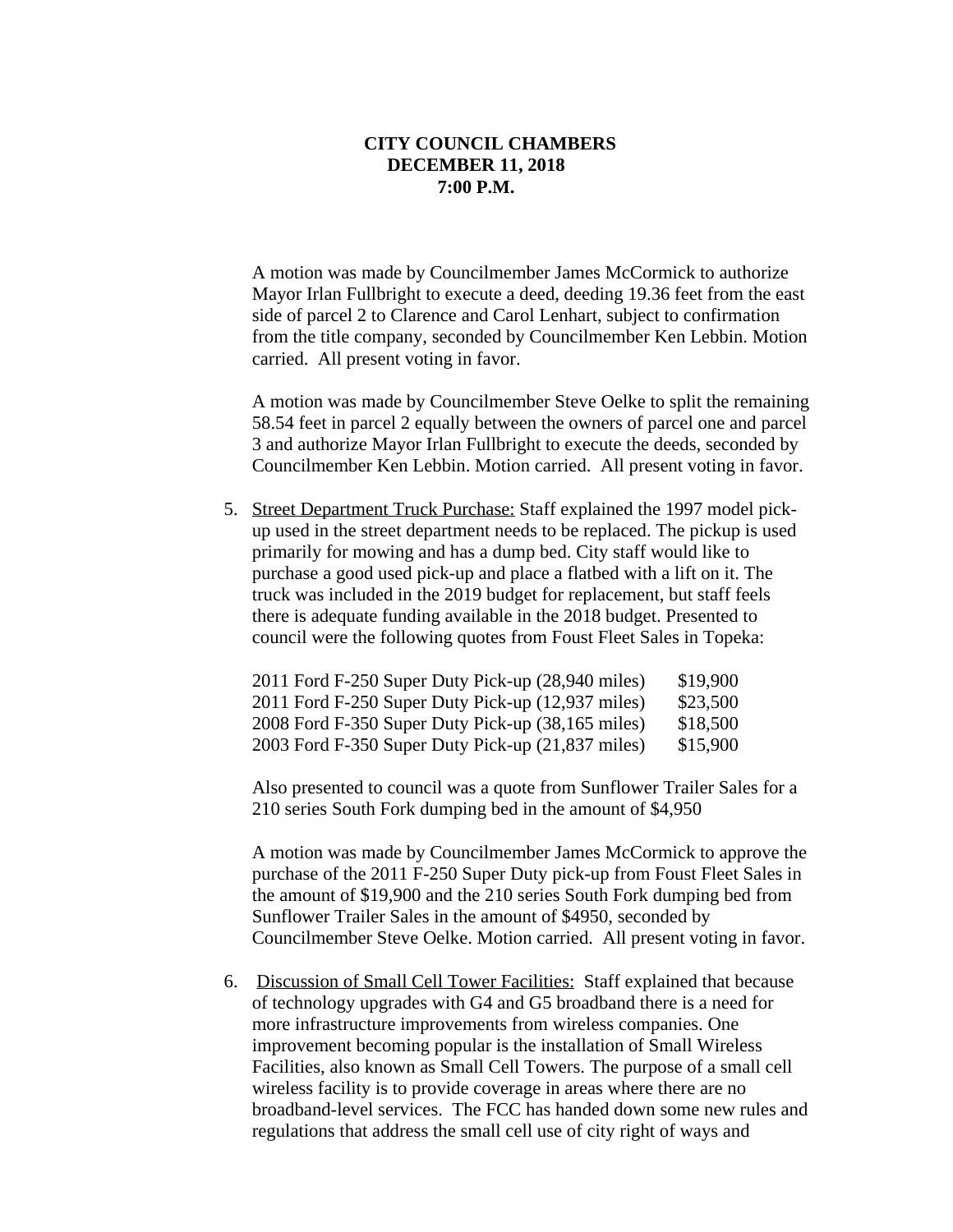existing "utility" infrastructure, which is not public utility friendly. Currently, one thing that appears to be controllable at the local level is the aesthetics of an installation of a small cell tower if such regulations are adopted by city council. Staff will work on an ordinance and have it available for review and possible action at the January meeting.

7. Discussion of Distributive Generation: Distributed generation refers to a variety of technologies that generate electricity at or near where it will be used, such as solar panels. Distributed generation usually serves a single structure. A Distributive Generation Toolkit notebook provided by Kansas Municipal Utilities was given to council several months ago for their review.

The tool kit has new regulations from what the city originally adopted in the parallel generation ordinances previously adopted by council, which will be reviewed in detail in future meetings.

8. Employee Salaries: The budget for 2019 allowed for a 3% increase in employee's wages.

A motion was made by Councilmember Steve Oelke to approve a \$.50 per hour raise for all full-time employees, excluding the City Administrator, to be effective the first payroll in January, seconded by Councilmember James McCormick. Motion carried. All present voting in favor.

## H. **REPORTS**:

- 1. Municipal Court Report: Presented to Council was the Municipal Court Report for November, 2018.
- 2. Utilities Production Report: Presented to Council was the Utilities Production Report.
- 3. Staff Reports:
	- a) Staff reported city crews are working on equipment maintenance.
	- b) Staff reported the City hosted an AEMT testing site. The AEMT class had 13 participants with a 100% pass rate. Five City EMT employees advanced to the AEMT level.
	- c) Staff reported the remaining 60,000 to 70,000 salvaged bricks are all on pallets ready to be picked up.